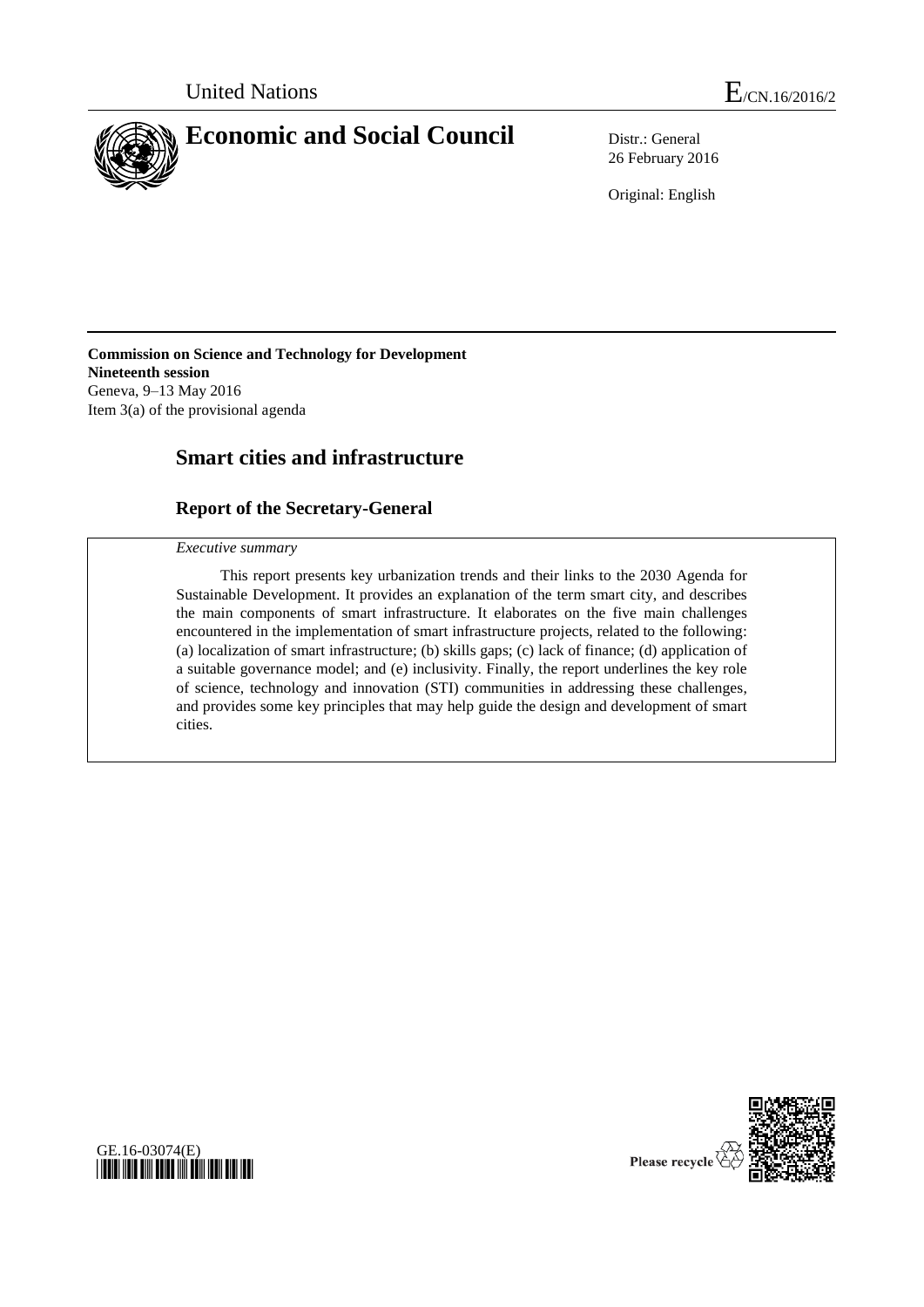# **Introduction**

1. The Commission on Science and Technology for Development (CSTD), at its eighteenth session in May 2015, selected smart cities and infrastructure as one of the two priority themes for the intersessional period 2015–2016.

2. To contribute to a better understanding of this theme and to assist CSTD in its deliberations at its nineteenth session, the CSTD secretariat convened an intersessional panel in Budapest from 11 to 13 January 2016. This report is based on the issues paper prepared by the CSTD secretariat, 1 the findings of the panel, country case studies contributed by CSTD members and other relevant literature.

3. The CSTD examined STI for sustainable cities and peri-urban communities as one of its priority themes for the period 2012–2013 and a detailed UNCTAD publication on this theme was issued in 2015. <sup>2</sup> The current theme of smart cities and infrastructure builds on this previous work of CSTD. The objective of this report is to illustrate the key role of STI, including information and communications technologies (ICTs), in the design, development and management of smart cities and infrastructure. Chapter I discusses key urbanization trends and their links to the 2030 Agenda for Sustainable Development. Chapter II provides an explanation of the term smart city, and describes the main components of smart infrastructure. Chapter III elaborates on some challenges encountered in the implementation of smart infrastructure projects and the role of STI in addressing them. Chapter IV provides some key design principles for smart cities and policy approaches. Chapter V concludes the report with a summary of the findings and suggestions.

# **I. Urbanization trends**

4. Rapid urbanization is a global phenomenon. In 2008, for the first time in human history, there were more urban dwellers than rural. Current estimates suggest that by 2030, over 60 per cent of the global population will be living in cities, increasingly concentrated in Africa, Asia and Latin America. This fraction could rise to two thirds by 2050. 3 Comparing the projected rate of growth of urban populations across regions, it is clear that countries in the low-income category will confront far more rapid urban population growth than countries in higher income categories. <sup>4</sup> Recent estimates suggest that the growth of urban areas in the first three decades of the twenty-first century will be greater than the cumulative urban expansion in all of human history.<sup>5</sup> Cities contribute to approximately 70 per cent of global energy use and greenhouse gas emissions but occupy only 5 per cent of the Earth's land mass.<sup>6</sup> These trends are accompanied by an unprecedented increase in

<sup>&</sup>lt;sup>1</sup> Available at http://unctad.org/en/pages/MeetingDetails.aspx?meetingid=941. All presentations and contributions to the CSTD intersessional panel cited in this report are available at this website. All websites cited in this report were accessed on 22 February 2016.

<sup>2</sup> UNCTAD, 2015, *Science, Technology and Innovation for Sustainable Urbanization* (New York and Geneva, United Nations publication).

<sup>3</sup> United Nations Department of Economic and Social Affairs, 2014, *World Urbanization Prospects: The 2014 Revision* (New York).

<sup>4</sup> Ibid.

<sup>&</sup>lt;sup>5</sup> KC Seto and S Dhakal, 2014, Human settlements, infrastructure and spatial planning, in Intergovernmental Panel on Climate Change, *Climate Change 2014: Mitigation of Climate Change*  (New York, Cambridge University Press).

<sup>&</sup>lt;sup>6</sup> Scientific and Technical Advisory Panel, 2014, Sustainable urbanization policy brief, Global Environment Facility; and United Nations Environment Programme, 2015, Cities and climate change,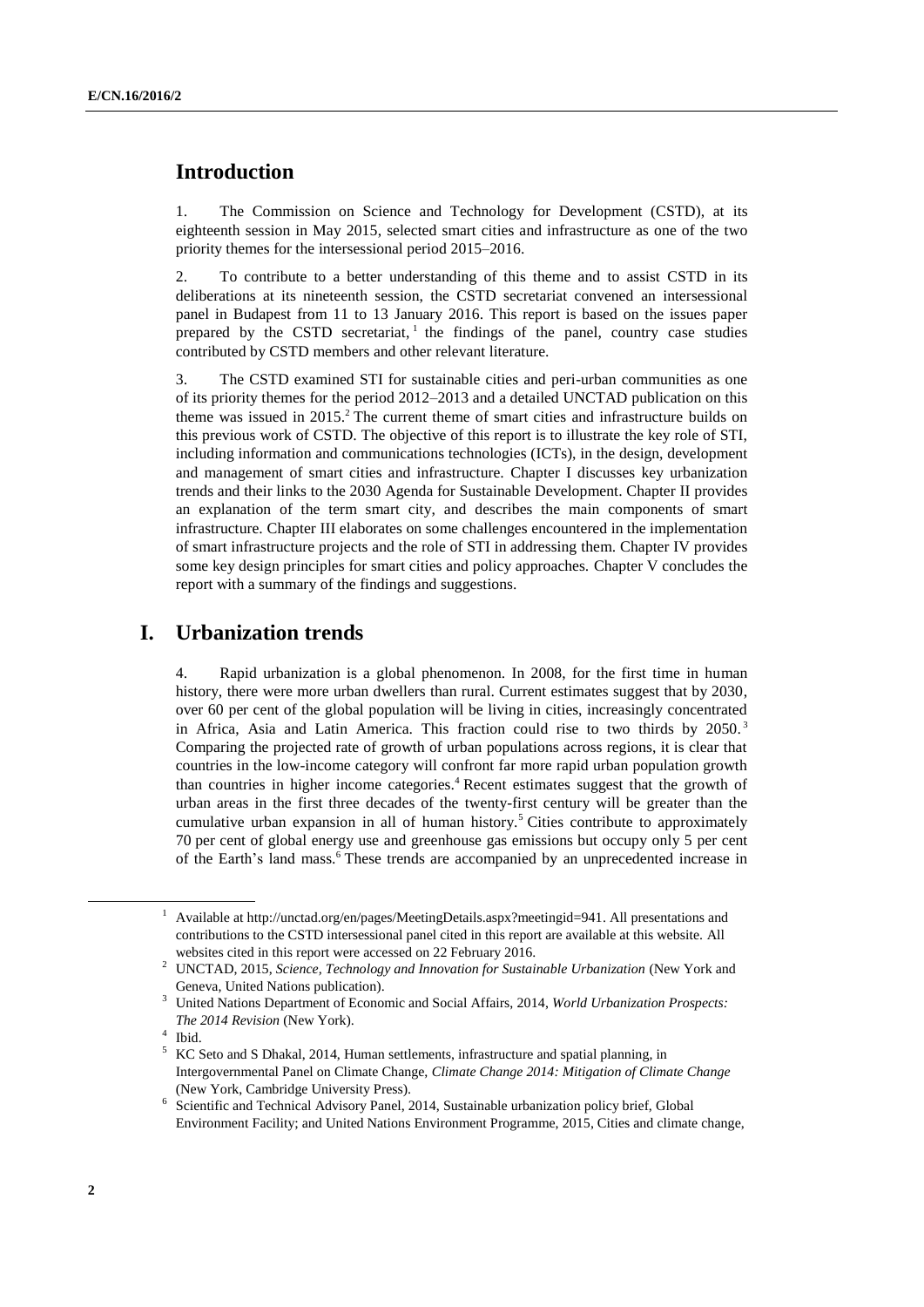demand for water, land, building materials, food, pollution control measures and waste management. Cities are therefore under constant pressure to provide better quality services, promote local economic competitiveness, improve services delivery, increase efficiency and reduce costs, increase effectiveness and productivity and address congestion and environmental issues. Such pressures are motivating cities to turn to smart solutions and experiment with various smart infrastructure applications.

## **1.1 Urbanization and the 2030 Agenda for Sustainable Development**

5. The 2030 Agenda for Sustainable Development, the Addis Ababa Action Agenda and the Paris Agreement under the United Nations Framework Convention on Climate Change provide a supportive structure for addressing this priority theme. The 2030 Agenda places great importance on issues related to sustainable urbanization, particularly in Goal 11: make cities and human settlements inclusive, safe, resilient and sustainable. However, the challenge of urbanization is also intricately linked to the other Sustainable Development Goals. It is clear that there can be no sustainable development without sustainable urban development. The United Nations Conference on Housing and Sustainable Urban Development (Habitat III) is scheduled to take place in Quito from 17 to 20 October 2016 and is expected to provide the opportunity to discuss a new urban agenda that focuses on policies and strategies that can result in effectively harnessing the power and forces behind urbanization (see http://unhabitat.org/habitat-iii-conference/). Smart cities are expected to play an important role in this new urban agenda.

# **II. Smart cities and infrastructure**

## **2.1 Defining a smart city**

-

6. There is no standardized commonly accepted definition of or set of terminologies for a smart city. In 2014, an International Telecommunication Union report analysed over 100 definitions related to smart cities, and the following definition was the outcome of this analysis: "A smart sustainable city is an innovative city that uses ICTs and other means to improve quality of life, efficiency of urban operation and services and competitiveness, while ensuring that it meets the needs of present and future generations with respect to economic, social and environmental aspects."<sup>7</sup> Several efforts are currently under way to develop comprehensive key performance indicators for smart cities. A United Nations inter-agency group is developing a set of key performance indicators with the aim of turning them into a global smart sustainable cities index.<sup>8</sup> Analyses of different definitions of the term smart city reveal that different definitions emphasize different aspects. Governments and stakeholders thus need to work together to develop a common understanding of what smart city means in their specific national and city-level contexts.

7. The smart city concept offers different opportunities for different countries. The immediate need for cities in developing countries is to provide adequate urban

available at http://www.unep.org/resourceefficiency/Policy/ResourceEfficientCities/FocusAreas/ CitiesandClimateChange/tabid/101665/Default.aspx.

<sup>7</sup> International Telecommunication Union, 2014, Smart sustainable cities: An analysis of definitions, Focus Group Technical Report, available at http://www.itu.int/en/ITU-T/focusgroups/ssc/Pages/default.aspx.

<sup>8</sup> D Carriero, 2015, United smart cities: Towards smarter and more sustainable cities, presented at the CSTD intersessional panel; and B Jamoussi, 2015, Shaping tomorrow's smart sustainable cities today, presented at the CSTD intersessional panel.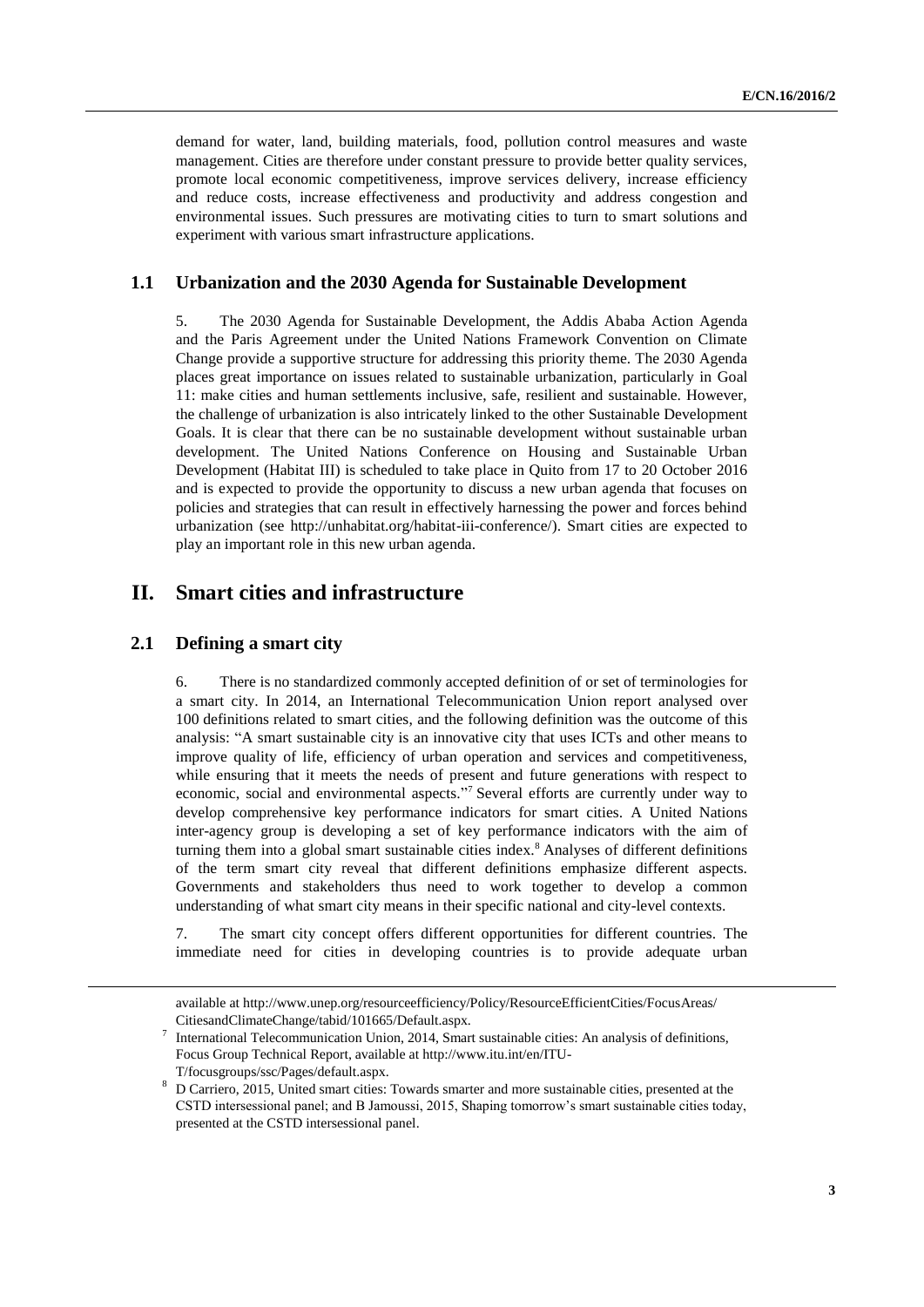infrastructure to meet the increasing pace of urbanization. In the process of meeting infrastructure demands, smart infrastructure applications provide a way for such cities to achieve leapfrogging in technology.<sup>9</sup> In developed countries, the challenge is often to maintain legacy infrastructure systems, which cannot be abandoned due to cost, space and other considerations. In such countries, smart city applications may focus more on facilitating the optimal use of existing infrastructure resources and monitoring the operations of such legacy resources. However, in both developing and developed country contexts, the primary motive behind smart infrastructure applications should be that they respond to the sustainable development needs of society.

# **2.2 Smart infrastructure**

8. Smart infrastructure provides the foundation for all of the key themes related to a smart city, including smart people, smart mobility, smart economy, smart living, smart governance and smart environment. The core characteristic that underlies most of these components is that they are connected and that they generate data, which may be used intelligently to ensure the optimal use of resources and improve performance. This section introduces some key components of smart city infrastructure and concludes by highlighting the need for an integrated approach in dealing with such infrastructure.

### **Smart buildings**

9. A smart building integrates the different physical systems present in an intelligent way to ensure that all the systems act together in an optimized and efficient manner. Smart building management systems can improve building energy efficiency, reduce waste and ensure an optimum usage of water, with operational effectiveness and occupant satisfaction. It is estimated that implementing smart building solutions could save as much as 30 per cent of water usage and 40 per cent of energy usage and reduce overall building maintenance costs by 10 to 30 per cent.<sup>10</sup> For example, in Austria, plus-energiebürohochhaus is acclaimed as the first smart office building, feeding more energy into the grid than it uses.<sup>11</sup>

### **Smart mobility**

10. Smart mobility is best described as approaches that reduce congestion and foster faster, greener and cheaper transportation options. Most smart mobility systems use data collected from a variety of sources about mobility patterns in order to help optimize traffic conditions in a holistic manner. Smart mobility systems include mass transit systems as well as individual mobility systems that feature bicycle sharing, ride sharing (or carpooling), vehicle sharing and, more recently, on-demand transportation.<sup>12</sup> For example, the bicycle-sharing system in Sao Paulo, Brazil, has saved 570 tons of carbon dioxide emissions since it began operations in 2012 (see http://ww2.mobilicidade.com.br/ bikesampa/home.asp).<sup>13</sup> New disruptive business models leveraging the concepts of

<sup>&</sup>lt;sup>9</sup> Deloitte, 2014, Africa is ready to leapfrog the competition through smart cities technology, available at http://www2.deloitte.com/content/dam/Deloitte/za/Documents/publicsector/ZA\_SmartCities\_12052014.pdf.

<sup>&</sup>lt;sup>10</sup> Honeywell and Ernst and Young, 2015, Smart buildings make smart cities, available at http://honey well.com/News/Documents/Smart\_Building\_Smart\_City\_WhitePaper\_DOWNLOAD.PDF.

<sup>&</sup>lt;sup>11</sup> Input from Austria to the CSTD secretariat. See also UniverCity, 2015, Overview, available at http:// univercity2015.net/en/standorte/getreidemarkt/plus\_energy\_office\_high\_rise\_building/overview/.

<sup>&</sup>lt;sup>12</sup> Examples include bus rapid transit in Istanbul, Turkey, in Johannesburg, South Africa, and in Mexico City, and mass rapid transit in Beijing, New Delhi and Singapore.

<sup>&</sup>lt;sup>13</sup> Input from the International Chamber of Commerce to the CSTD secretariat.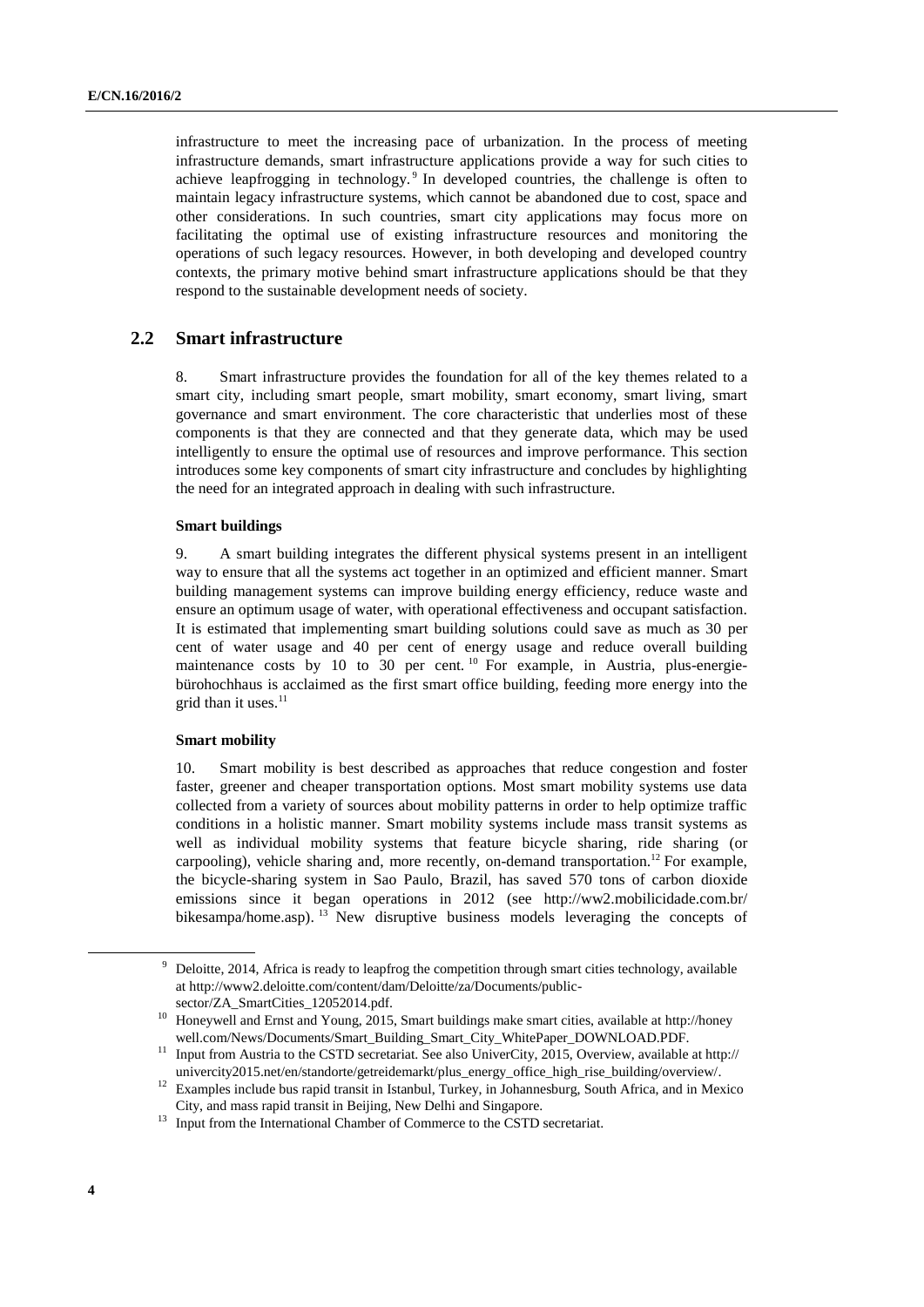sharing, convenience and use of technology are emerging (such as Uber and Ola taxicabs). Further research is required to quantify the impact of such models on traffic congestion and the frequency of vehicle use in cities. Intelligent transport systems integrate the entire array of multimodal transport options in a city, including both individual mobility and mass transit, in an efficient manner. Modern intelligent transport systems normally comprise inter alia a network of sensors, global positioning system-tracked public transportation, dynamic traffic lights, passenger information panels, automatic vehicle registration plate readers, closed-circuit television systems, navigation facilities, signalling systems and, most importantly, the capability of integrating live data from most of these sources. This can lead to improvements in safety, network management, traffic congestion, environmental performance, accessibility, convenience and public perception. For example, Poznan, Poland, is currently operating a modern intelligent transport system. Some challenges that arose in implementing this project included a shortage of skilled staff, issues related to interoperability and unexpected delays in the construction of hard infrastructure components. 14

#### **Smart energy**

11. Smart energy management systems use sensors, advanced meters, renewable energy sources, digital controls and analytic tools to automate, monitor and optimize energy distribution and usage. Such systems optimize grid operation and usage by balancing the needs of the different stakeholders involved (consumers, producers and providers). There are a number of innovations in smart energy infrastructure, such as distributed renewable generation, microgrids, smart grid technologies, energy storage, automated demand response, virtual power plants and demand-side innovations such as electric vehicles and smart appliances. Such innovations provide an extended network of intelligent energy devices across a city, with a detailed view of patterns of energy consumption, enabling community-based energy monitoring programmes and improving the energy efficiency of buildings. A key component of smart energy infrastructure is smart grids. A smart grid may be defined as an "electricity delivery system from point of generation to point of consumption integrated with ICT for enhanced grid operations, customer services and environmental benefits".<sup>15</sup> Smart grids are being implemented worldwide in both developed and developing countries. For example, the Kashiwa-no-ha smart city project in Japan uses a smart grid based on an area-wide energy management system combining home-energy management systems, real-time monitoring of energy supply and demand and self-sustained energy management with the optimal allocation of generated and stored energy.<sup>16</sup>

#### **Smart water**

12. Cities are constantly trying to solve water scarcity problems with innovative technologies and the better management of water. Improved metering and flow management are key to a good water distribution system. A smart water management system uses digital technology to help save water, reduce costs and increase the reliability and transparency of water distribution. Physical pipe networks are overlaid with data and information networks. The system typically analyses available flow and pressure data to determine anomalies (such as leaks) in real time to better manage water flow. Customers may be provided real-time information on the water situation and relevant information to help conserve water, leading to lower water bills. For example, Mumbai, India, as part of

<sup>&</sup>lt;sup>14</sup> Poland, 2015, contribution presented at the CSTD intersessional panel.

<sup>&</sup>lt;sup>15</sup> United States of America Department of Energy, in Cisco, 2010, Cisco smart grid: Substation automation solutions for utility operations, available at http://www.cisco.com/c/en/us/products/ collateral/routers/2000-series-connected-grid-routers/white\_paper\_c11\_593673.pdf.

<sup>&</sup>lt;sup>16</sup> Japan, 2015, contribution presented at the CSTD intersessional panel.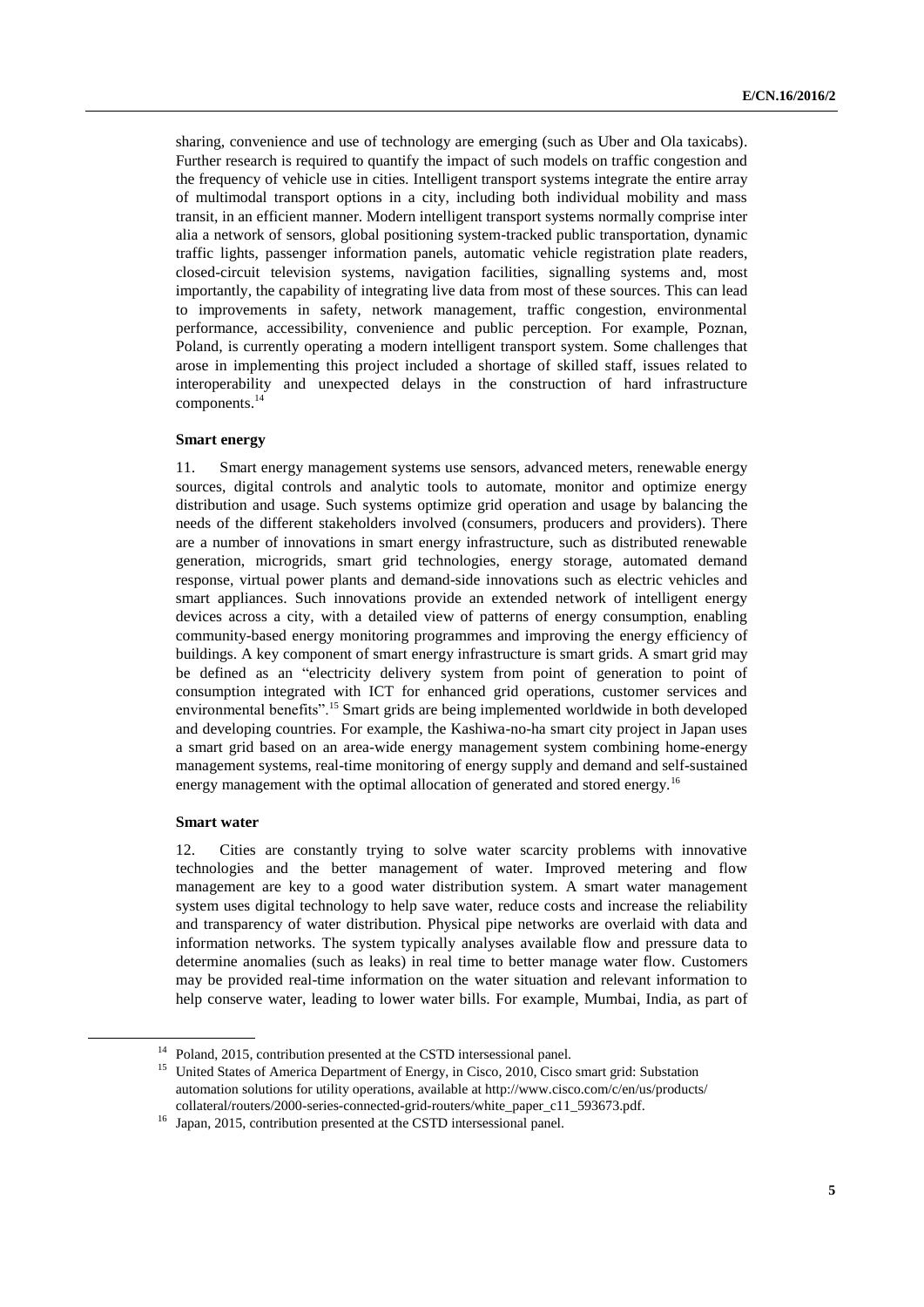improvements to the water supply system, has installed smart water meters that may be controlled remotely, leading to a 50 per cent reduction in water leakage.<sup>17</sup>

#### **Smart waste management**

13. Waste generation is increasing at a rate faster than that of urbanization.<sup>18</sup> Cities are increasingly finding it difficult to source, separate and use different kinds of waste that can potentially be returned to a consumer life cycle. Waste management typically includes the monitoring, collection, transport, processing, recycling and disposal of waste. Smart waste management systems reduce waste and categorize the type of waste at the source, and develop methods for the proper handling of waste. Such systems may be used to convert waste into a resource and create closed-loop economies. Their primary benefits are in improving the efficiency of waste collection, pick up, separation, reuse and recycling. One of the primary inefficiencies of waste management is the inability to predict when waste is to be picked up; trucks are often sent to collect waste when bins are not full. Sensors, connectivity and the Internet of Things offer ways to mitigate additional costs arising from such inefficiency. Smart waste management systems enable the movement of different kinds of waste to be monitored, and technology may be leveraged to better understand and manage the flow of waste from source to disposal. Such projects are currently being piloted in Santander, Spain and Sharjah, United Arab Emirates.

### **Smart health<sup>19</sup>**

14. The health and well-being of urban residents are of particular concern with regard to the sustainability of urban areas and their supporting ecosystems. Smart cities can develop the capacity to use technology such as big data to develop predictions or identify hotspots of population health (such as epidemics or health impacts during extreme weather events).<sup>20</sup> Smart health-care management converts health-related data into clinical and business insights, which include digital health records, home health services and remote diagnoses, treatment and patient monitoring systems. It also facilitates the provision of health care using intelligent and networked technologies that help monitor the health conditions of citizens. It is enabling a shift in focus to prevention instead of cures, with a broader view of overall care, healthy living and wellness management. Smart health-care systems have a great potential in ageing societies in developed countries, and may lessen inequality in health care between high and low-income groups. Examples of smart health approaches include crowdsourcing to collect data on epidemics and predict epidemic outbreaks and take the necessary precautions, remotely collecting patient health vitals and data for diagnostic purposes and establishing automated alerts for patients with regard to medications and health check-ups. For example, in Africa, the Medic Mobile project in rural regions uses locally available mobile technology to help health workers report symptoms to the nearest clinic, receive treatment advice and emergency referrals and

<sup>&</sup>lt;sup>17</sup> J Polson, 2013, Water losses in India cut in half by smart meters, *Bloomberg News*, 15 March, available at http://www.bloomberg.com/news/articles/2013-03-15/water-losses-in-india-cut-in-halfby-smart-meters-itron.

<sup>&</sup>lt;sup>18</sup> D Hoornweg and P Bhada-Tata, 2012, What a waste: A global review of solid waste management, Urban Development Series Knowledge Papers No. 15, World Bank, available at http://siteresources.worldbank.org/INTURBANDEVELOPMENT/Resources/336387- 1334852610766/What\_a\_Waste2012\_Final.pdf.

<sup>19</sup> Incorporates input from the Scientific Committee and the International Programme Office of the International Council for Science interdisciplinary scientific programme Health and Well-being in the Changing Urban Environment: A Systems Analysis Approach to the CTSD secretariat.

<sup>&</sup>lt;sup>20</sup> S Jayasinghe, 2015, Social determinants of health inequalities: Towards a theoretical perspective using systems science, *International Journal for Equity in Health*, 14:71, available at http://www.equityhealthj.com/content/14/1/71.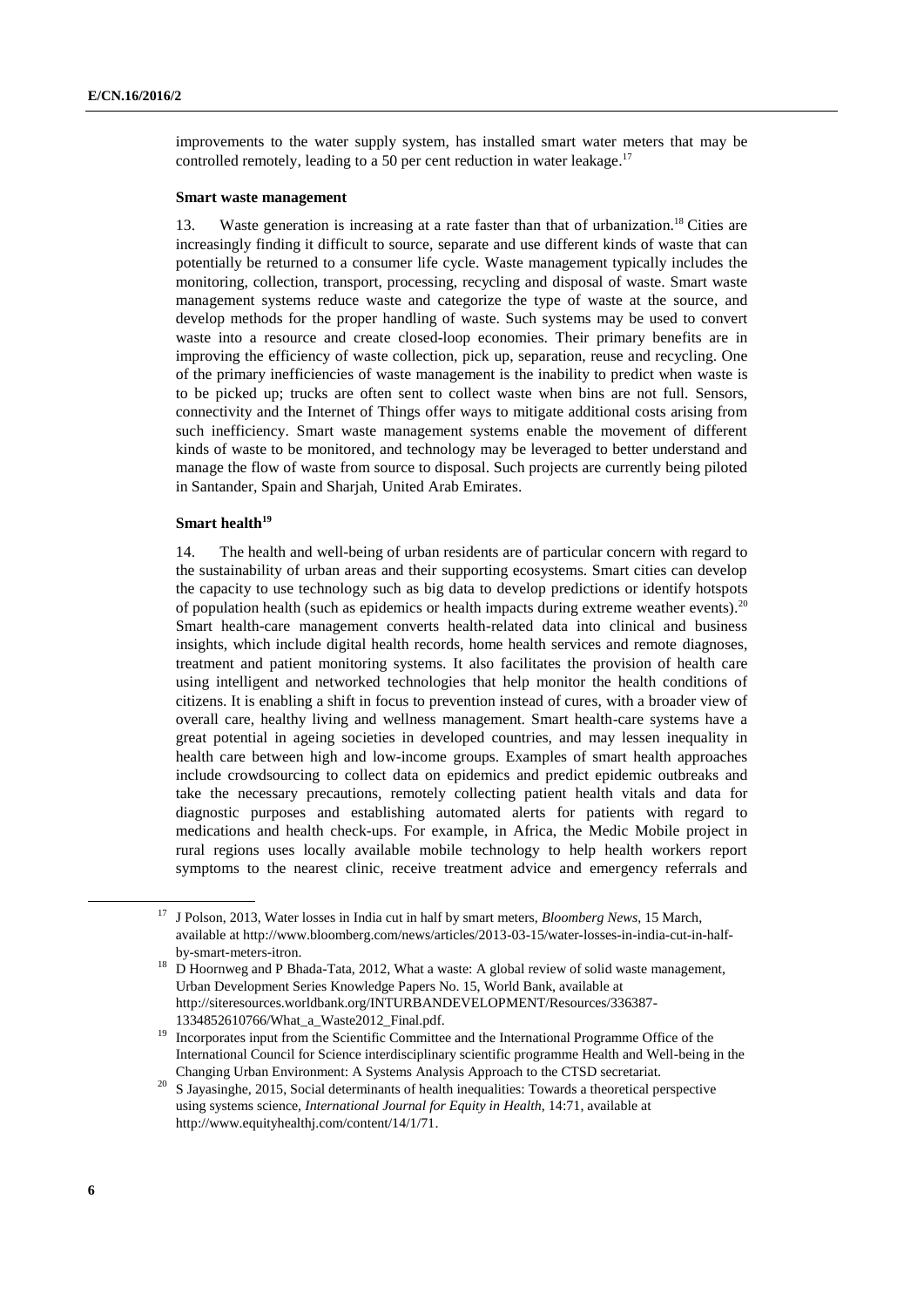provide information about the prevalence of the disease burden in a village or community (see http://www.medicmobile.org).

## **Smart digital layers**

15. Smart digital infrastructure helps to increase understanding and the control of operations and optimize the use of limited resources in a city. One of the key value propositions of ICT in a smart city is the ability to capture and share information in a timely manner. If the information is provided in real time and is accurate, cities can potentially take action before a problem begins to escalate. One way to consider digital infrastructure is in the form of different supporting digital layers, as follows:

Urban: The layer where physical and digital infrastructures meet. Examples include smart buildings, smart mobility, smart grids (for utilities such as water, electricity and gas) and smart waste management systems.

(b) Sensor: This layer includes smart devices that measure and monitor different parameters of the city and its environment.

(c) Connectivity: This layer involves the transport of data and information from the sensor level to storage and to data aggregators for further analysis.

(d) Data analytics: This layer involves the analysis of data collected by different smart infrastructure systems, to help predict some events (such as traffic congestion).

(e) Automation: The digital enabling interface layer that enables automation and scalability for a large number of devices across multiple domains and verticals.

16. Implementing smart city technologies often requires a robust, reliable and affordable broadband network, an efficient ecosystem for the Internet of Things and the capacity to make use of the big data generated. $^{21}$ 

## **2.3 The need for an integrated approach**

17. A city is made up of different infrastructure verticals forming a system of systems. However, such city infrastructure elements typically operate in silos. Smart cities need an integrated approach in order to harness the full potential of smart infrastructure. Integrated approaches are effective tools for capturing the dynamic relations between people, policies and environments. They are most often useful and effective when co-produced by scientists from multiple disciplines, policymakers, planners, managers, civil society representatives and all relevant stakeholders.

18. One commonly used approach is to aggregate the different data streams in a city under a single roof in the form of an operations centre. Such centres may act as nerve centres that help break down administrative silos. Co-locating different infrastructure components is another way to achieve the integrated development of a smart city. An example of such an approach is in Gujarat International Finance Tec-City in India, where multiple utilities are provided through a single tunnel, resulting in huge cost savings and a better management of urban space. Integrating the data collected through one infrastructure component and using it in an effective manner in the operation or maintenance of another component is another way of integrating infrastructure operations

<sup>&</sup>lt;sup>21</sup> For example, one of the initial steps undertaken as part of the Wuxi smart city project in China was to equip over 3,000 buses with free Wi-Fi and establish nearly 40,000 free Wi-Fi access points and achieve full high-quality fourth generation network coverage across the city (input from China to the CSTD secretariat).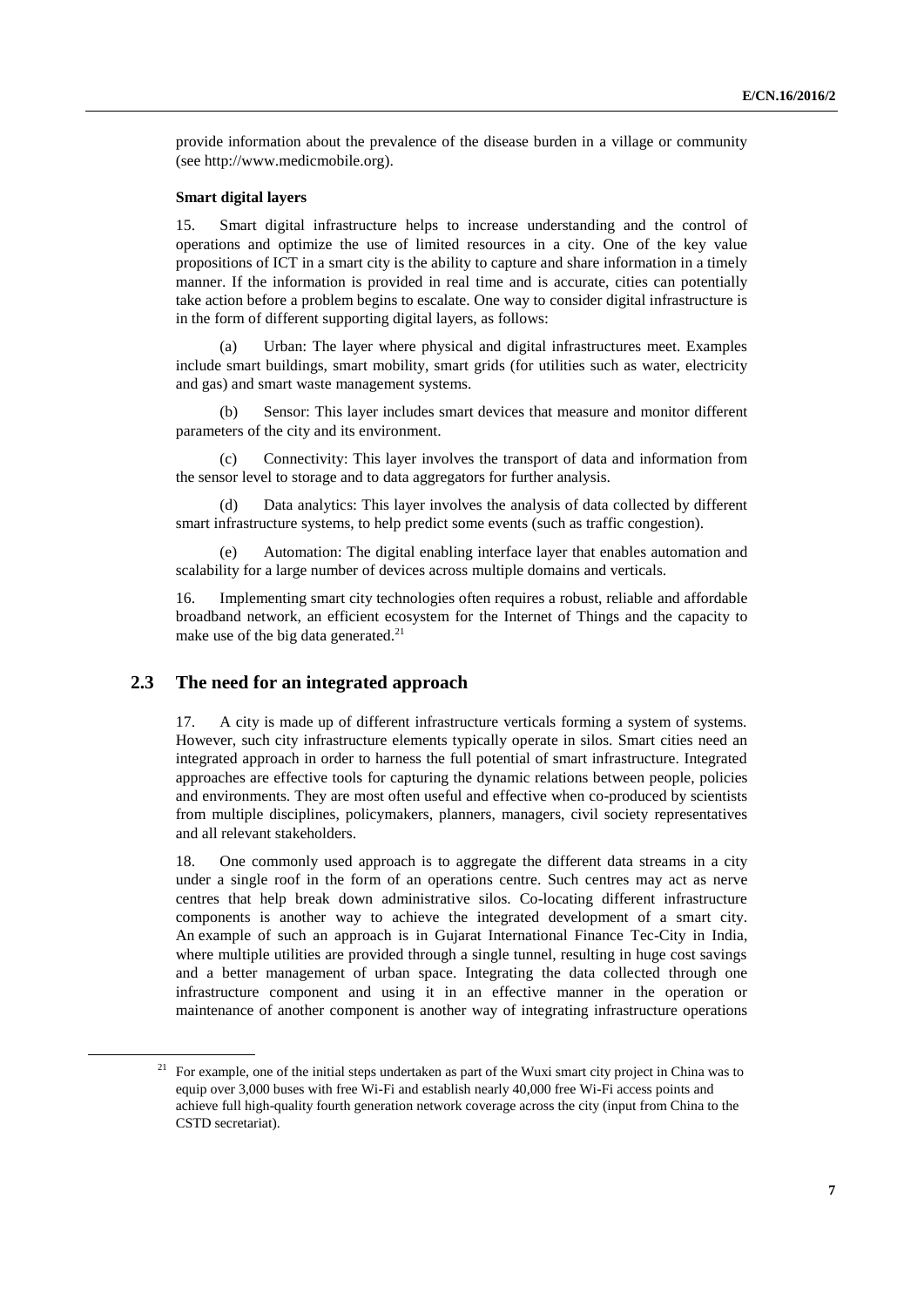in smart cities. This approach is used, for example, in Eindhoven, Netherlands, where the data generated from the smart traffic management system is used to predict and identify dangerous road conditions and traffic density.<sup>22</sup> Finding such smarter integrated approaches to infrastructure development may establish the foundation for conceptualizing infrastructure systems for smart cities.

# **III. Implementing smart infrastructure: Some key challenges and science, technology and innovation-driven policy instruments**

19. The implementation of smart infrastructure concepts, especially in developing countries, faces numerous challenges. This section discusses some of these challenges and the role STI communities can play in overcoming them, including some policy instruments driven by STI that could help to address each challenge. $^{23}$ 

## **3.1 The need to localize smart infrastructure**

20. A given smart city solution cannot simply be transplanted from one geographic region to another. Smart infrastructure concepts need to be made locally relevant and respond to local development needs. Context, culture and economics all play a role in this process. Cities should consider urban problems in a holistic manner before selecting appropriate smart technology solutions. For example, the conventional intelligent transport systems approach, involving a huge network of sensors and the aggregation of data, may be too expensive and unsuitable for developing country needs. A more localized and simpler version of intelligent transport systems may leverage more ubiquitous mobile telephone data, which may be more suited to developing country contexts. Local STI communities play a key role in addressing the challenge of localization. Some key policy instruments are highlighted in this section.

### **Policy instruments for promoting the localization of smart infrastructure**

#### *Harness the local innovation system: An overarching solution*

21. Harnessing a local innovation system, which comprises inter alia entrepreneurs, local universities and research centres, is key to addressing the challenge of localization. For example, in South Africa, collaboration between a local university and city administration led to the design of smart shacks, which respond to urban housing needs in informal settlements.<sup>24</sup> Governments can allocate research funds to smart city projects and provide incentives to make such projects a priority within their STI communities. Cities need to consider how best to use existing innovation infrastructure such as science parks, technology incubators and innovation hubs to develop new smart city ideas and adapt smart city concepts. For example, in Gothenburg, Sweden, collaboration between two science

 $22$  International Business Machines, 2015, Traffic management for a smarter planet, available at http://www.ibm.com/smarterplanet/us/en/traffic\_congestion/article/traffic-management-andprediction.html.

<sup>&</sup>lt;sup>23</sup> The challenges detailed incorporate some of the key concerns shared by member States in their inputs to the CSTD secretariat and interventions during the intersessional panel.

<sup>&</sup>lt;sup>24</sup> N Modisaatsone, 2014, A different kind of smart city, available at http://www.cipe.org/blog/2014/04/11/a-different-kind-of-smart-city/#.VnF9cCuBzW4.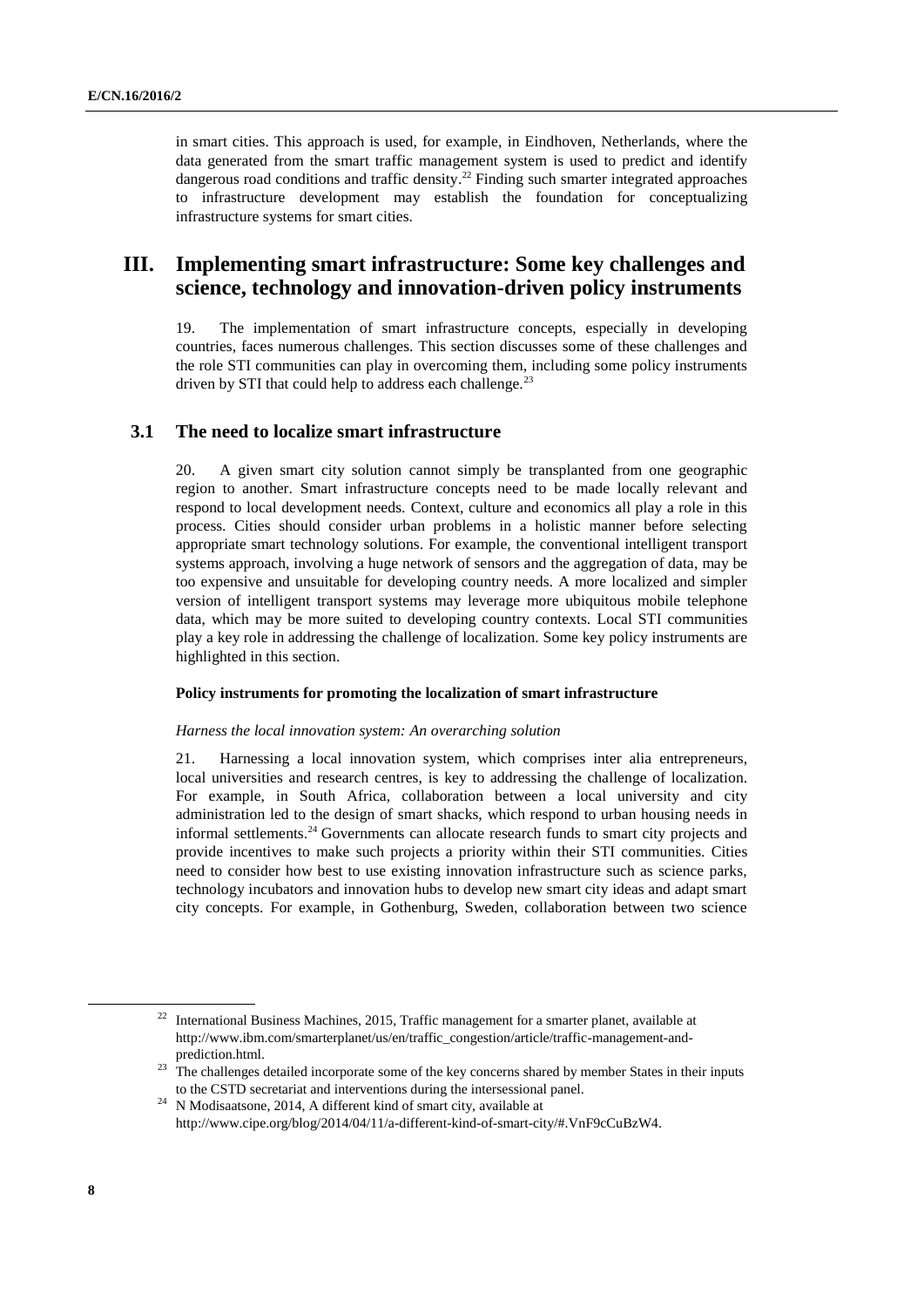parks and several other stakeholders resulted in the first modern electric bus route.<sup>25</sup> Most importantly, cities need to create policy environments where massive amounts of smallscale innovation related to smart cities can flourish.<sup>26</sup>

#### *Promote open data, open science models*

22. Globally open data initiatives by Governments and the private sector have been a great impetus for smart city applications. For example, the open data platform in Singapore, promoted by the Government, successfully uses the potential of open data in promoting locally relevant smart city initiatives. In order to make the best use of open data initiatives, as well as promote further innovation, civic hacking events have been organized by various city governments and technology firms. Along similar lines, cities should encourage open science and innovation models that rely less on proprietary technology models. Such efforts can foster research collaborations and create opportunities for innovation.

#### *Establish urban innovation units and living labs*

23. Smart city applications might benefit from new institutions such as urban innovation centres. Such innovation centres and labs may provide convenient platforms to demonstrate new ideas and concepts. Another pertinent institutional arrangement that promotes smart city innovations is that of living labs, which offer real-life test and experimentation environments in which users and producers may co-create innovations.<sup>27</sup> Living labs methodologies have already been applied in developing countries, especially in Africa, promoted mainly through the Africa-European Union Strategic Partnership. Existing living labs networks may be used to test, incubate and promote smart city innovations.

#### *Exploit regional innovation networks and global collaborations*

24. When cities by themselves lack the capacity to conduct smart city-related research, make investments or create local adaptations, they can join with other cities confronting similar developmental challenges, as well as with technology partners, to conceptualize, finance, implement and exploit complementary competences and share lessons learned.<sup>28</sup> A successful example in this regard is the [European Innovation Partnership on Smart Cities](https://eu-smartcities.eu/)  [and Communities](https://eu-smartcities.eu/) that, by pooling resources, aims to co-fund demonstration projects, help coordinate existing city initiatives and projects and overcome bottlenecks to transition processes (see http://ec.europa.eu/eip/smartcities/). Similar collaborative initiatives, such as the International Summit for Smart Cities in North Africa (see http://isc-summit.org/en/) and the Asia Africa Smart City Summit held in Bandung, Indonesia, and its declaration on smart cities, are nurturing partnerships across smart cites.<sup>29</sup>

 $25$  City of Gothenburg, 2015, Two science parks working with urban development and mobility, available at http://international.goteborg.se/smart-cities-sustainable-solutions/two-science-parksworking-urban-development-and-mobility.

<sup>&</sup>lt;sup>26</sup> A compilation of specific policy and urban design tools for creating such environments is available at [http://www.massivesmall.com.](http://www.massivesmall.com/)

<sup>&</sup>lt;sup>27</sup> European Network of Living Labs, 2015, Frequently asked questions, available at http://www.openlivinglabs.eu/FAQ.

<sup>28</sup> For example, Google is working with certain city governments to design smart mobility using data (Google Europe Blog, 2015, Tackling urban mobility with technology, available at

http://googlepolicyeurope.blogspot.ch/2015/11/tackling-urban-mobility-with-technology.html). <sup>29</sup> United Cities and Local Governments Asia-Pacific, 2015, Commemorating the sixtieth anniversary of Asia-Africa Conference: Cities go for smart Asian and African continents, available at http://www .uclg-aspac.org/index.php/news/338/asia-africa-smart-city-alliance-set-in-bandung-indonesia.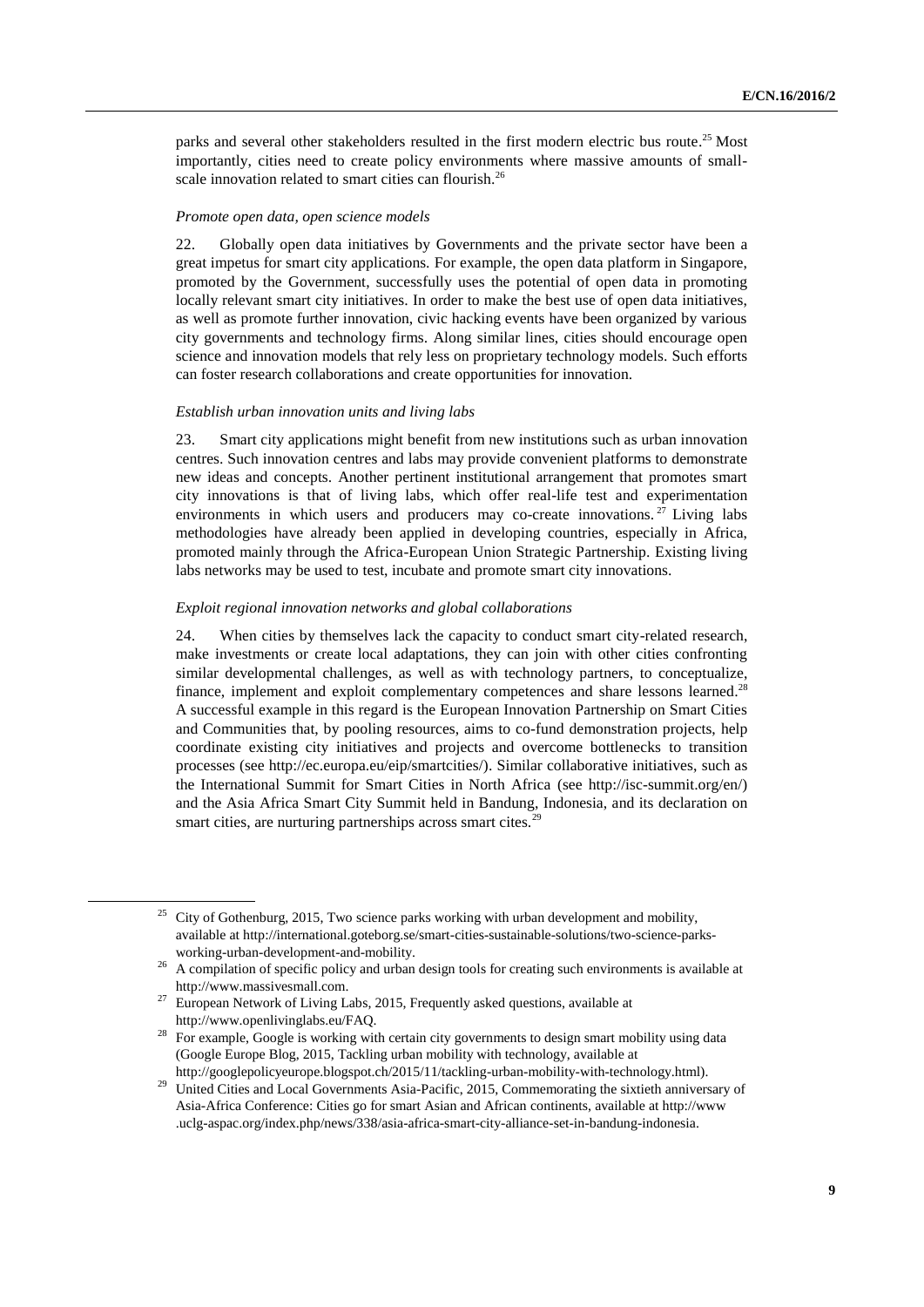## **3.2 Skills gaps**

25. For a smart city to be successful in its endeavours, human resources skills need to be available to ensure that all the different facets of the city are adequately and efficiently addressed. For example, a digital or data layer must be added to all relevant operations, and more technology vendors and the integrated functioning of different departments must be dealt with. Human resources skills include planning and design, digital citizenship, data literacy, implementation and management. Investing in smart people, not only smart technology, is essential. Currently there is little research, especially in developing countries, that quantifies the exact skills deficit. Thus, to begin with, cities should conduct their own analyses of skills deficits. Some key policy instruments are highlighted in this section.

### **Policy instruments for addressing skills gaps**

#### *Accelerate education programmes in science, technology, engineering and mathematics*

26. A significant proportion of smart infrastructure creation and maintenance jobs require a good foundation in education in science, technology, engineering and mathematics. A smart city agenda gives all the more reason to accelerate and popularize education in these fields. The popularity and success of the Science of Smart Cities Programme and the Urban Data School shows that similar programmes may help expose students to the real-life smart city applications of scientific concepts and attract more students to science, technology, engineering and mathematics at an early age (see http://engineering.nyu.edu/k12stem/sosc/ and http://urbandataschool.org/).

### *Reform curriculums and promote multidisciplinary learning*

27. There is a need for curriculum reforms at the primary and secondary school levels and in higher educational institutions and technical and vocational education and training, in order to integrate the special skills requirements of smart infrastructure. A key characteristic of a smart city is that it is a multidisciplinary phenomenon; designing innovative smart infrastructure requires multidisciplinary teams to collaborate. Universities and schools should encourage and provide opportunities for multidisciplinary research and learning. New departments and courses related to the new urban science are already emerging in many universities. A recent analysis shows that "since 2005, more than a dozen new labs, departments and schools have been launched with a common purpose – to pursue deeply quantitative and computational approaches to understanding the city".  $30$ In addition, massive open online courses and other online training on different smart city skills may be good resources for mitigating skills gaps.

#### *Partner with technology firms to train smart city workforces*

28. Private sector firms are actively involved in developing smart city solutions and new innovative smart applications. The public sector can join with firms to provide much needed training to its workforce. More courses designed and conducted by technology firms could be made available to current students through existing educational infrastructures in order to fill specific skills gaps in cities. Some technology vendors are already engaging in such partnerships with city governments.<sup>31</sup>

<sup>30</sup> A Townsend, 2015, Making sense of the new urban science, available at http://www.spatial complexity.info/files/2015/07/Making-Sense-of-the-New-Science-of-Cities-FINAL-2015.7.7.pdf.

<sup>&</sup>lt;sup>31</sup> For example the Cisco networking academy (see http://www.cisco.com/web/learning/netacad/index. html) and partnerships between universities and International Business Machines (see [http://www-](http://www-03.ibm.com/press/us/en/pressrelease/47364.wss)[03.ibm.com/press/us/en/pressrelease/47364.wss\)](http://www-03.ibm.com/press/us/en/pressrelease/47364.wss).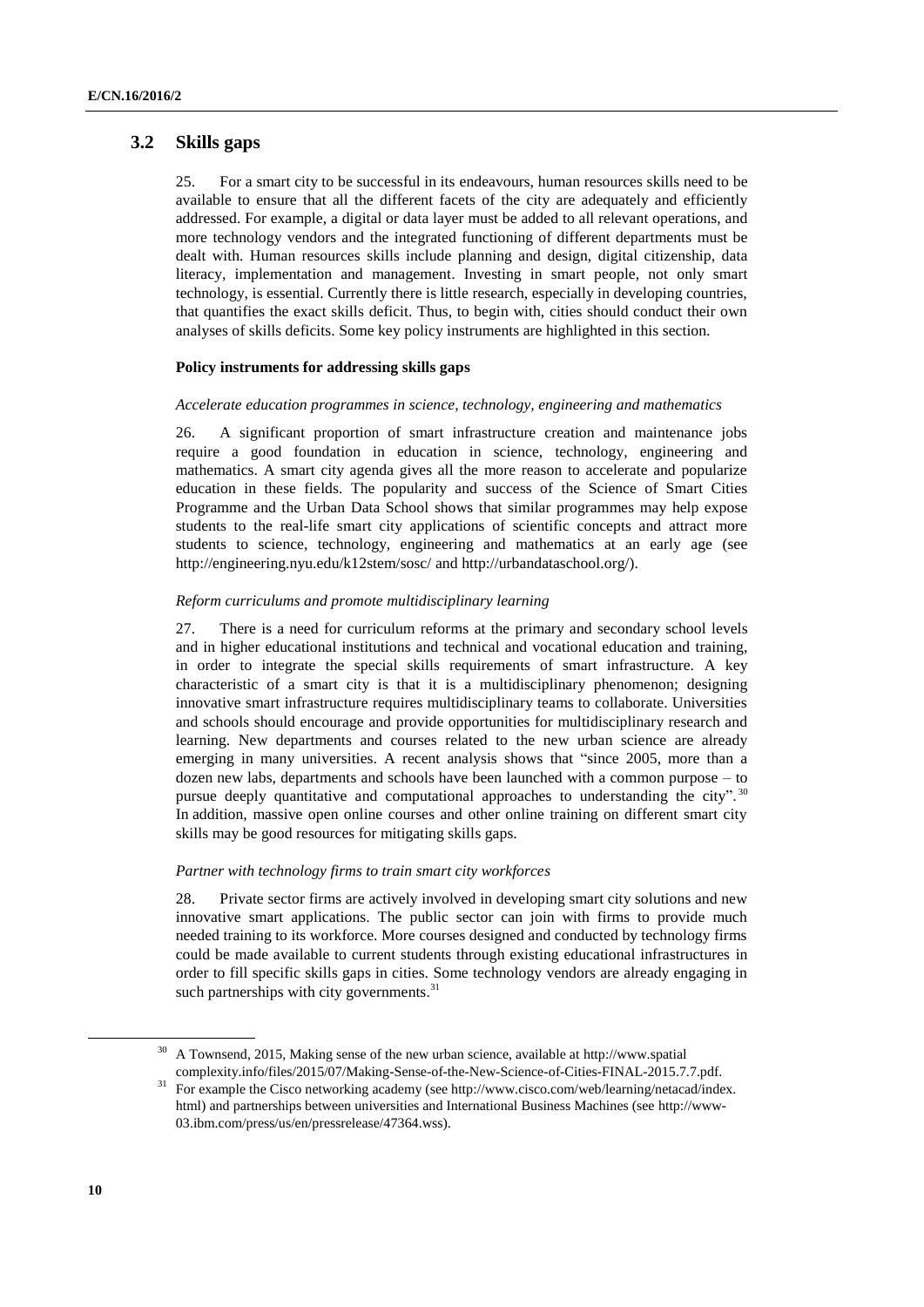## **3.3 Lack of finance and well-developed business models**

29. Smart infrastructure projects require pooling public and private resources through creative financing and public–private partnership models. Policies, taxation and regulatory certainty also play an important role in this process. Governments need to address such issues in order to encourage the private sector to grow and innovate in new, thoughtful and increasingly strategic ways to invest in smart city projects. Strategically funding smart city infrastructure and technology investments is critical to the realization of smarter cities. Smart city projects are often complex undertakings, involving long time horizons, multiple stakeholders and risks. Citizens must be made aware of the costs involved, the associated benefits and the prices they will be charged before the commencement of projects. Some key policy instruments are highlighted in this section. $32$ 

#### **Policy instruments for meeting smart city financing needs**

#### *Develop technology-driven innovative financing models*

30. As detailed in chapter II, a smart city application allows for huge efficiency gains and less waste of resources. If efficiency gains are measured through appropriate smart technologies and monetized though business models, then a part of smart infrastructure investment costs may be recovered through such gains. Such technology-driven outcomes-based payments may be a viable financing tool for smart infrastructure projects and public–private partnerships. $33$  The third-party financing of projects may then be used, with the guaranteed payback of energy, water or operational cost savings. Another possibility for raising revenue is to establish customized user fees or congestion charges during peak hours in certain public spaces or city centres, enabled through sensor networks and cameras, which may help to reduce traffic congestion and promote safe pedestrian traffic. An example of an innovative technology-driven financing model is the application of smart meters in Nairobi under the Jisomee Mita programme, which helped to sustainably finance the provision of piped water in parts of Nairobi through the use of smart meters and mobile payments.<sup>34</sup> In Germany, the KfW Group development bank developed a scheme to monetize the energy efficiency gains of residential buildings.<sup>35</sup> Crowdfunding platforms can also help to acquire financing for smart city concepts. For example, Pakri Science and Industrial Park in Estonia conducted a successful crowdfunding campaign for its smart city expansion.<sup>36</sup>

### *Monetize data*

31. Smart infrastructure generates data, which may be transformed by city governments to generate new insights that may be monetized and sold to different stakeholders. The key is to generate a suitable value chain for such data and an appropriate business model for the data at different layers. In addition, big data and analytics can enable increased tax collection levels by reducing tax evasion and this increase in revenue may be leveraged for

See also the six sustainable business models for smart cities in R Robinson, Smart cities: Why they're not working for us yet, presented at the CSTD intersessional panel.

 $33$  E Bufi, Public–private partnerships for smart cities, presented at the CSTD intersessional panel.<br> $34$  Eugeneen Commission 2012, Einensine models for smart cities, available at http://www.smart.

<sup>34</sup> European Commission, 2013, Financing models for smart cities, available at http://eu-smart cities.eu/sites/all/files/Guideline-%20Financing%20Models%20for%20smart%20cities-january.pdf.  $35$  Ibid.

<sup>36</sup> Pakri, 2015, World's first crowdfunding campaign for smart city expansion is launched in Pakri, Estonia, available at http://pakri.ee/world%C2%B4s-first-crowdfunding-campaign-for-smart-cityexpansion-is-launched-in-estonia/.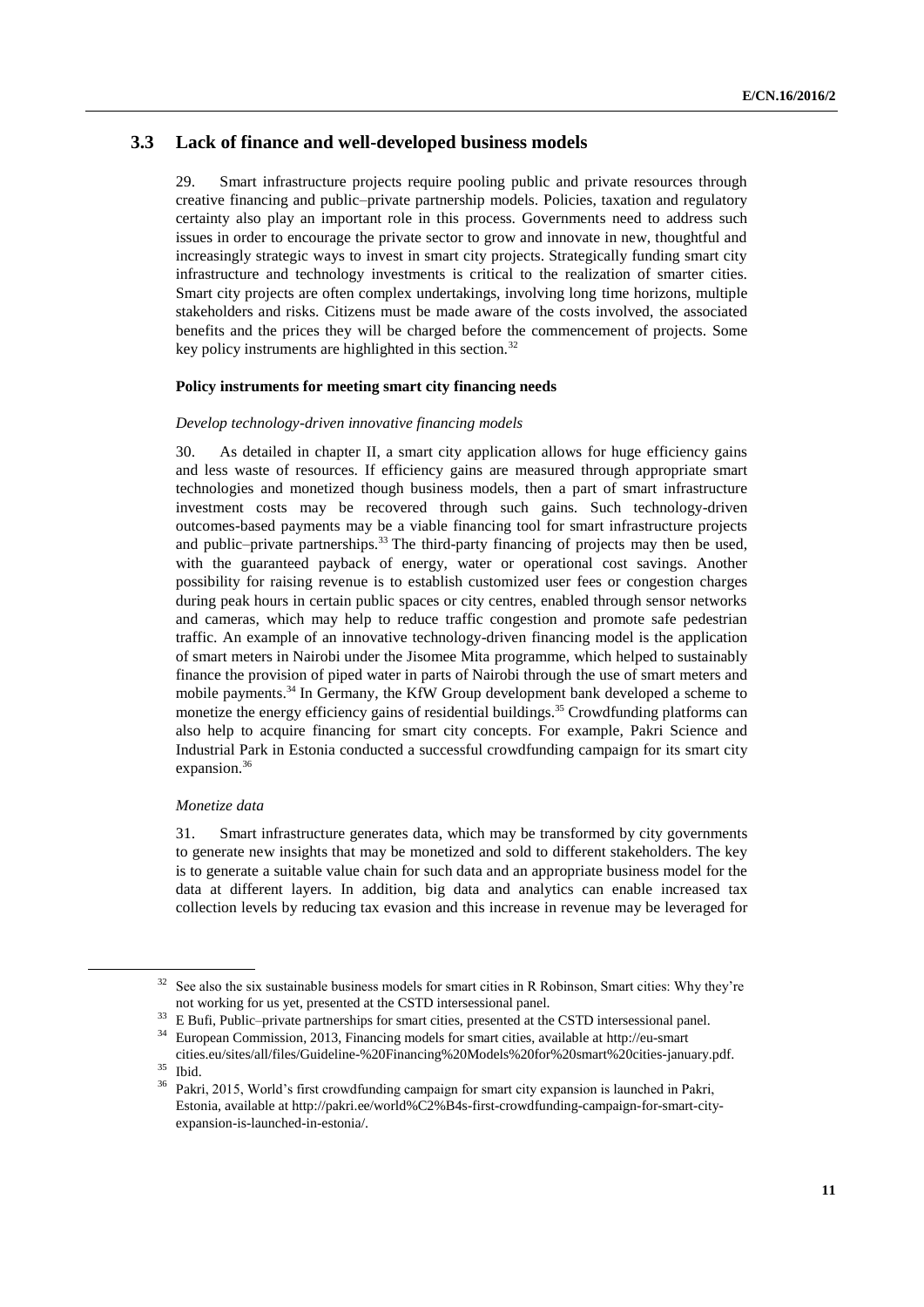smart infrastructure investments. However, during the process of monetizing data, the privacy and security of all citizens need to be ensured.

### *Generate finances through smarter use of existing public resources*

32. STI-led smart city applications may lead to the more efficient use of existing public resources and generate additional financing options. Online platforms can help pool idle public resources and generate additional revenue for States. Finally, smart concepts can facilitate more efficient uses of existing resources and provide new sources of revenue for cities.

## **3.4 Governance: Balancing top-down and bottom-up approaches**

33. Smart cities call for new governance models. Effective smart city management needs to balance both top-down and bottom-up governance approaches. On the one hand, collating the information generated by smart sensors deployed in different smart infrastructures and taking policy actions, especially during emergencies, may require strong top-level leadership and top-down execution processes. On the other hand, bottom-up governance approaches, including citizen-driven innovations and co-creation, have been the defining characteristic of much of smart city infrastructure, as discussed in chapter II. Managing a good balance between these two approaches is therefore important. Achieving such a balance helps city governments harness the synergy between various participants (such as universities, the private sector, civil society and local and municipal governments). Further, an efficient governance model for smart cities requires breaking down silos across different government departments. Information islands act as the greatest barrier to resource integration in the course of development, at both the technical and management levels of smart cities. Governance models need to be reformed in order that the data from smart infrastructure may be made available and used effectively in decision-making processes.<sup>37</sup> City government administrators thus face the challenge of devising new forms of governance processes that adequately place citizen needs at the core of the governance process by adequately balancing top-down and bottom-up governance approaches. Some key policy instruments are highlighted in this section.

## **Policy instruments for facilitating smart city governance**

#### *Promote platforms for bottom-up participatory governance*

34. Several innovative and technology applications provide platforms through which city governments may actively engage with citizens in a regular manner. City governments are currently using various innovative platforms and technologies to actively engage with citizens in the management of cities. For example, in Amsterdam, a smart citizen kit was distributed to citizens to help create an air quality sensor network with their participation.<sup>38</sup> In Bangalore, India, the social enterprise NextDrop helps coordinate information between operations centres, water suppliers and customers using calls and short message services, with residents informed of any disruption in water services, and the mobile application serving as a social platform to discuss water-related issues.<sup>39</sup> In Jakarta, city officials have

<sup>37</sup> J Belissent, 2015, Smart cities: A coming of age, presented at the CSTD intersessional panel.

<sup>38</sup> Waag Society, 2014, Smart citizen kit Amsterdam, available at http://waag.org/sites/waag/files/ public/media/publicaties/eindrapportage-sck-asd.pdf.

<sup>&</sup>lt;sup>39</sup> R Talish, 2015, NextDrop wins contract to expand services across Bangalore city, Groupe Speciale Mobile Association, available at http://www.gsma.com/mobilefordevelopment/programme/utilities/ nextdrop-wins-contract-to-expand-services-across-bangalore-city/.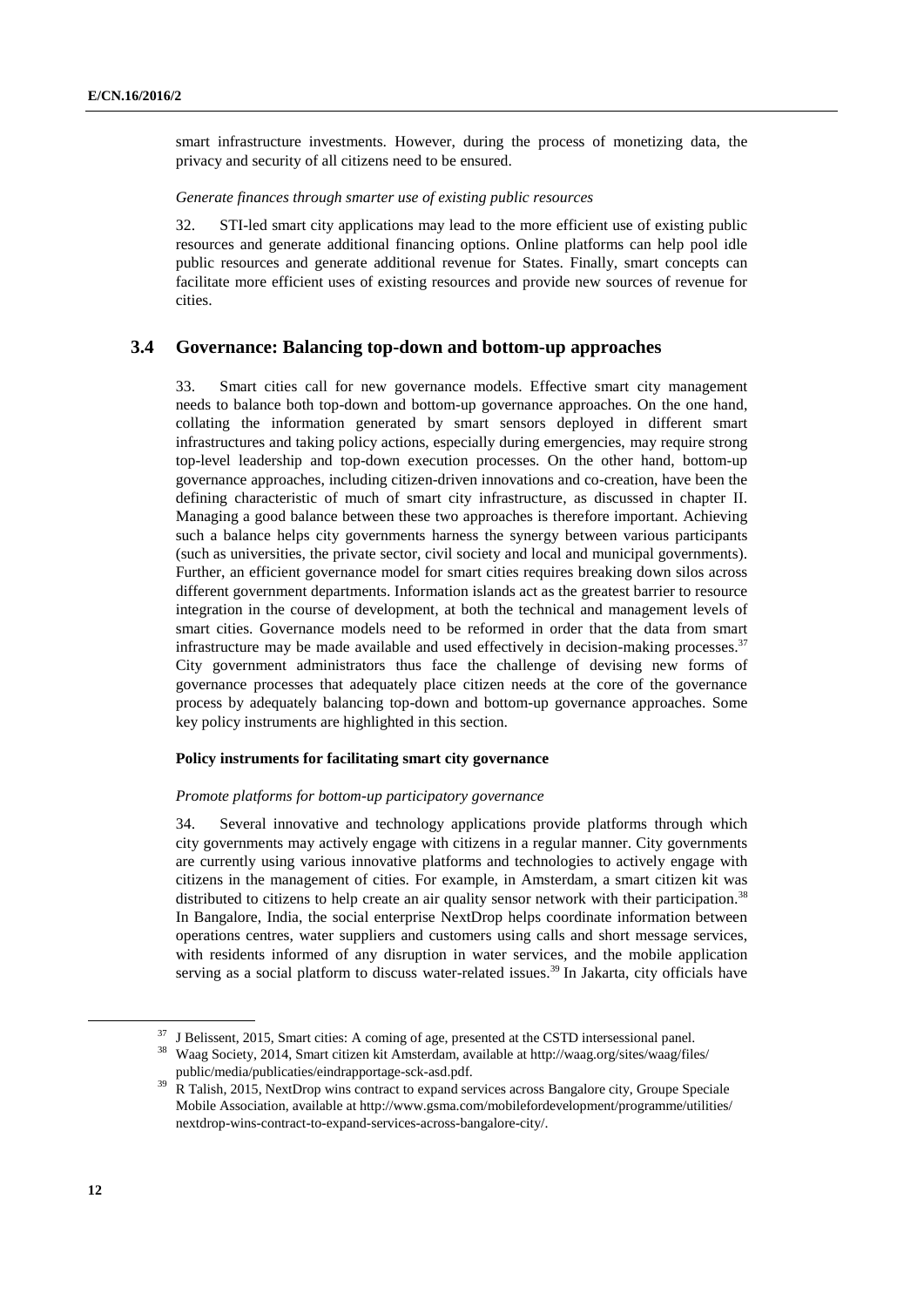used Twitter to better respond to flooding situations. <sup>40</sup> Such technology platforms also help create transparency and accountability, which strengthens participatory governance.

#### *Establish smart city operations centres to break down administrative silos*

35. Smart cities generate data and information that are gathered through utilities and infrastructure components and often controlled by different government entities. Without breaking down administrative silos across these entities, cities will not be able to make the best use of collected data. One common method for meeting this challenge, which several smart cities have adopted, is to establish a central operations centre to which data from multiple sources are directly fed. For example, in Rio de Janeiro, Brazil, a smart city operations centre brings together the municipality's 30 departments and private suppliers in a single monitoring room.<sup>41</sup> Operations centres allow for the efficient use of data by merging and collating different data types that help make more information available to decision makers. This approach is a relatively top-down one, but such centres may be game changers in times of crisis. They help ensure that top-down decision-making processes are more evidence based and transparent, as the data used to make decisions may be made public.

## **3.5 Designing inclusive smart cities**

36. Another key challenge faced by the smart city concept is to ensure the engagement of all groups of citizens and to promote inclusivity. Smart city applications should be inclusive in terms of providing opportunities for all and ensuring that particular groups are neither left out of positive impacts nor disproportionately affected by any societal costs that may be imposed. For instance, the needs of vulnerable groups such as women, the elderly and persons with disabilities should be integrated into smart city strategies. The need to ensure inclusivity for such vulnerable groups is especially important because there is a significant possibility that they will lack the skills to use smart city applications or that their livelihoods may be the most affected by smart city applications. Promoting participatory governance in cities is a prerequisite for developing inclusive smart cities. Some key policy instruments are highlighted in this section.

### **Policy instruments for inclusive smart city development**

#### *Help formalize informal sectors through smart applications*

37. Data on informal sectors and informal settlements are missing in most countries. This is one main reason why they may often be left out of city plans and programmes. However, STI-driven solutions may help in mapping informal sectors and this data can later be used to gauge the impact of various smart city projects on such sectors, as well as to design smart city infrastructures oriented to their needs. For example, there are current initiatives in Liberia, South Africa and the United Republic of Tanzania in applying mobile technology to map informal settlements and informal sectors.

<sup>40</sup> M Gillis, 2014, Helping Jakarta track flooding in real time to save more lives, The Official Twitter Blog, available at https://blog.twitter.com/2014/helping-jakarta-track-flooding-in-real-time-to-savemore-lives.

<sup>41</sup> C Frey, 2014, World Cup 2014: Inside Rio's Bond-villain mission control, *The Guardian*, 23 May, available at [http://www.theguardian.com/cities/2014/may/23/world-cup-inside-rio-bond-villain](http://www.theguardian.com/cities/2014/may/23/world-cup-inside-rio-bond-villain-mission-control)[mission-control.](http://www.theguardian.com/cities/2014/may/23/world-cup-inside-rio-bond-villain-mission-control)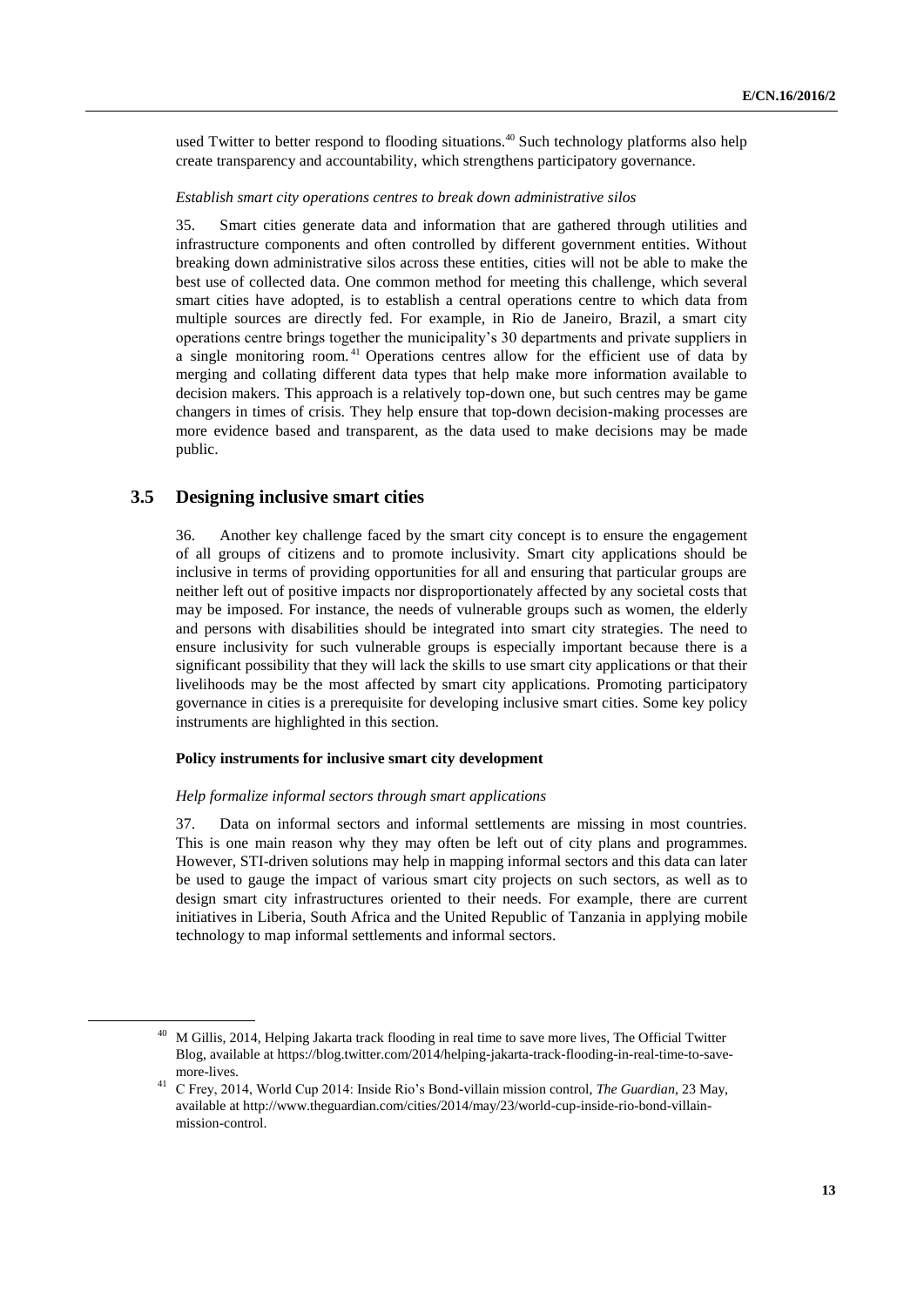#### *Provide affordable smart infrastructure for informal sectors*

38. One of the main characteristics of informal sectors is that they do not have access to mainstream public utilities such as piped water or electricity. However, smart infrastructure applications may be devised to make these basic utilities available to people in informal sectors. For example, M-KOPA Solar in East Africa uses mobile technology and solar power to make available affordable high-quality solar power solutions to people excluded from the main power grids (see http://www.m-kopa.com/). Similar applications may be crucial in ensuring inclusivity in applying smart city concepts, especially in developing countries.

#### *Make smart cities gender inclusive*

39. Technology may be used in three ways to ensure gender-inclusive smart infrastructure design. <sup>42</sup> First, it can provide platforms for city planners to engage and interact with women in cities to understand their needs. Second, it can help in better analysing the problems faced by women in cities, using real-time data. Smart city applications may be designed to continuously collect and monitor gender disaggregated data, which can be used to better understand and adequately respond to the needs of women. For instance, evidence suggests that the mobility patterns of women, including modes of transportation, times and frequencies of journeys, are quite different from those of men. <sup>43</sup> Analysing such patterns can help to design suitable smart mobility systems that provide more comfortable and safer mobility options for women. Third, STI communities can work towards improving knowledge and the tools for communicating and addressing gender inclusiveness issues.

### *Develop smart infrastructure targeting all vulnerable groups*

40. Innovative technology applications can ensure that smart cities are inclusive and friendly, including towards the elderly (who often have limited mobility) and people with disabilities. For example, smart infrastructure projects aimed at creating a trust network for the elderly and a navigation system for the visually impaired are currently under way in Barcelona, Spain and Warsaw, respectively.<sup>44</sup> Such innovations can make life in a city easier and more enjoyable and city governments should therefore channel the efforts of local innovation systems to continuously formulating new smart city applications that ensure inclusive development.

# **IV. Smart infrastructure design principles and policy approaches**

41. From discussions on smart city projects worldwide as well as the issues addressed in chapters II and III, some key principles that may guide smart infrastructure projects may be distilled, as follows:

(a) People centred and inclusive: While technology in the form of smart city infrastructure is an integral part of a smart city, it should only be seen as an enabler to meet the needs of the people of the city. Smart infrastructure development should therefore rely

<sup>&</sup>lt;sup>42</sup> R Peterniak, 2015, Smart cities are gender inclusive, presented at Transforming Transportation, Washington, D.C., 15 and 16 January, available at http://www.slideshare.net/EMBARQNetwork/ smart-cites-are-gender-inclusive-rebecca-peterniak.

<sup>43</sup> M Sangiuliano, 2015, Gender and social innovation in cities: Societal Engagement in Science, Mutual Learning in Cities gender action plan and toolkit, available at http://seismicproject.eu/uploads/news/ Csaba\_Hungary/shared\_mobilityFG/SEiSMiC%20GAP\_DEF.pdf.

<sup>&</sup>lt;sup>44</sup> Bloomberg Philanthropies, 2015, Mayors challenge: Winning cities from past competitions, available at http://mayorschallenge.bloomberg.org/bold-ideas/.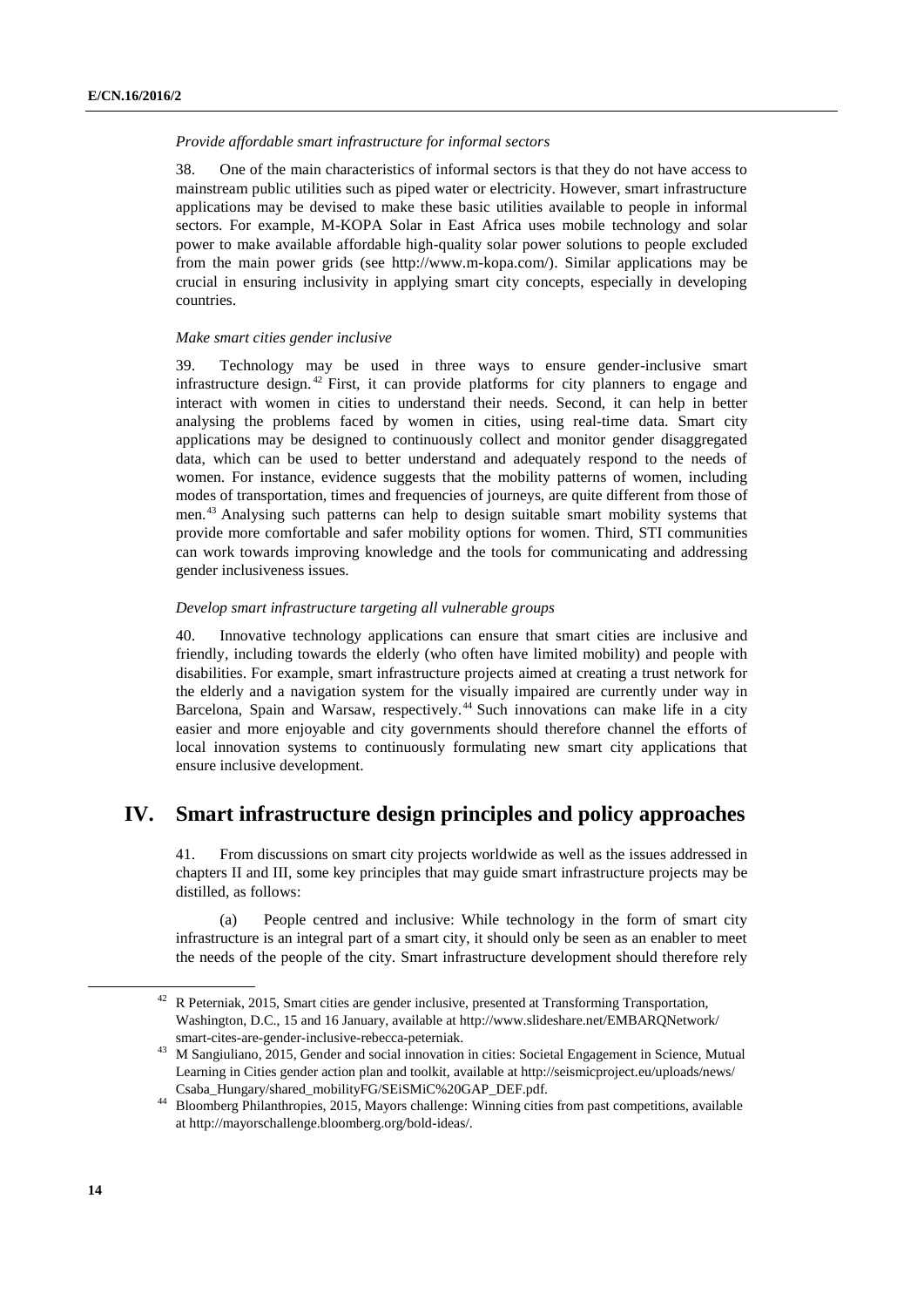on a people-centric approach that responds to the sustainable development needs of people, and avoid a technology-centric approach. Smart infrastructure should be chosen and designed with a deep understanding of people's lifestyles, cultures, behaviours and needs.

(b) Resilient and sustainable: The convergence of climate change effects, urbanization and globalization presents unprecedented challenges to cities. Smart infrastructure should therefore be resilient to external shocks and ensure sustainability.

(c) Interoperable and flexible: Smart infrastructure technologies are rapidly evolving. All necessary steps should therefore be taken to ensure that smart infrastructure components are interoperable. Further, infrastructure should be designed in order to be flexible with regard to future modifications and enhancements.

(d) Risk-mitigating and safe: Smart city infrastructure components raise new risks and safety concerns, as smart infrastructure may be prone to hacking and illegal access. Ensuring the privacy of citizens is also an important concern. Therefore, smart city development should be accompanied by appropriate risk management and risk mitigation strategies. Building skills in related fields should also be a priority.

42. Smart cities are an emerging concept and therefore not yet adequately integrated into national STI and ICT strategies in most States. Governments may use ICT strategies to create the ecosystem required to facilitate core technologies related to smart cities (such as the Internet of Things). As discussed in this report, national and city governments have at their disposal a variety of policy instruments to promote smart city projects including inter alia output-based contracting, public–private partnerships, procurement policies, long-term contracting and targeted research funds. In addition, Governments may play a variety of roles in promoting smart city concepts.<sup>45</sup> For instance, in their roles as regulators, they need to review their regulatory frameworks to ensure that such frameworks are conducive to smart city innovations. In their roles as investors, they need to determine which skills development programme or infrastructure component they should invest in to drive innovation. City governments can effectively use their roles as consumers to support smallscale smart city innovations by giving them preference and access to public procurement contracts. Governments need to actively make use of such policy instruments and engage in these diverse roles to create and shape well-functioning markets for smart infrastructure that responds to local sustainable urban development needs.

# **V. Findings and suggestions**

43. The main findings are as follows:

(a) The concept of a smart city is highly context specific. It is therefore important for national and city governments to work together with all relevant stakeholders to develop a common understanding of what a smart city entails in their specific national and local contexts.

(b) Smart cities and infrastructure designs need to be people centred. They should respond to the needs and challenges of specific urban systems and recognize the potential of technology as an enabler and at the same time understand its limitations.

(c) In developing smart cities and infrastructure, an integrated approach should be adopted that will help break down silos that may exist between existing infrastructure verticals and between government departments that deal with related services.

<sup>45</sup> For example, the City Initiatives for Technology, Innovation and Entrepreneurship framework details nine key roles (J Gibson, M Robinson and S Cain, 2015, A resource for city leadership, available at http://citie.org/assets/uploads/2015/04/CITIE\_Report\_2015.pdf).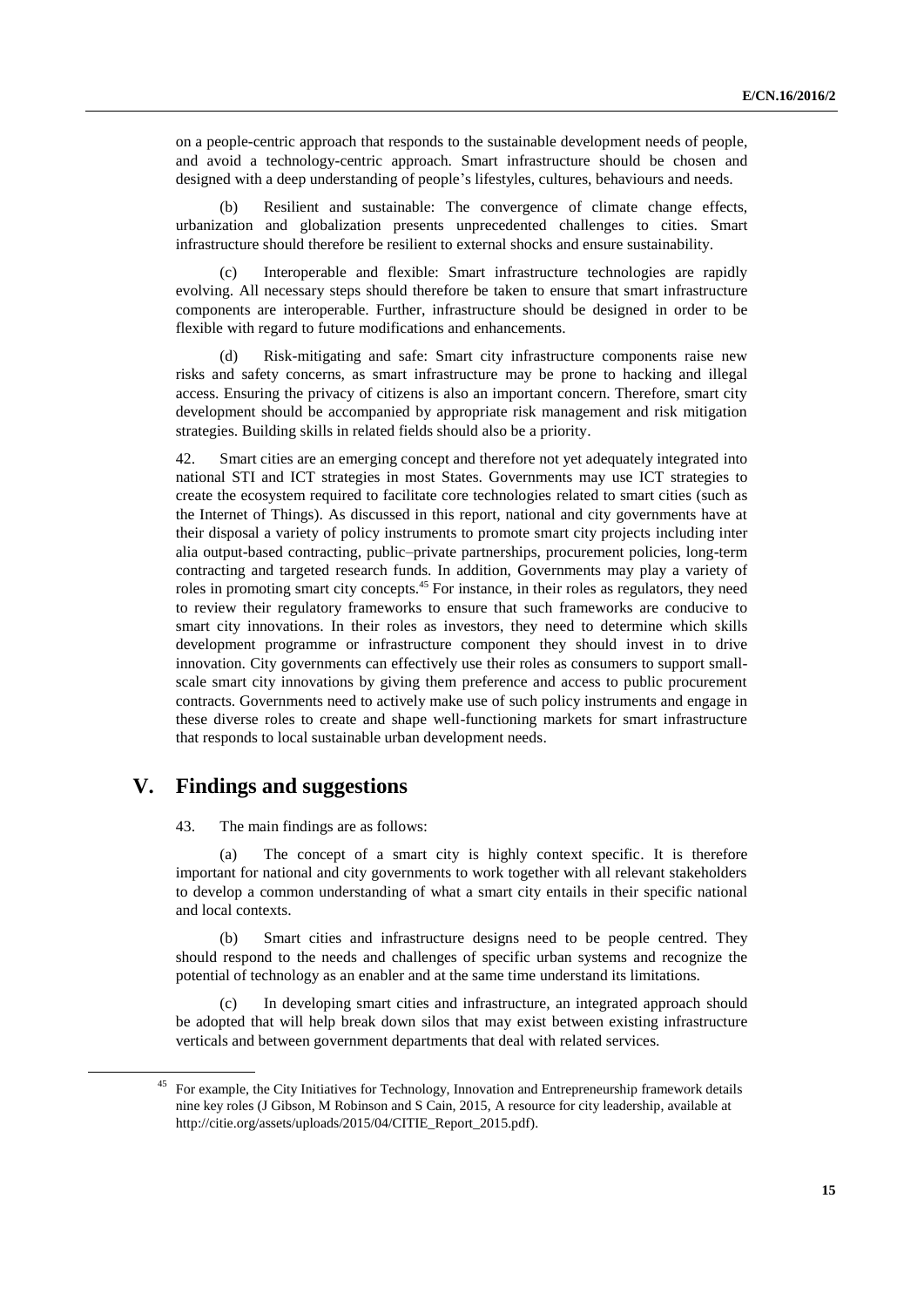(d) In designing smart cities and infrastructure, several key design principles need to be followed, namely inclusiveness, resilience, sustainability, interoperability, flexibility, risk mitigation and safety.

(e) Smart cities and infrastructure open new avenues whereby local STI communities may actively contribute to sustainable urbanization. STI communities can play a key role in addressing some of the main challenges faced by smart cities and infrastructure projects.

(f) Existing national STI and ICT policies may not adequately integrate the needs of developing smart city initiatives. Doing so requires the strengthening of a supportive ecosystem that enables the development of smart infrastructure, including human capabilities, legal frameworks, technology policies, institutional mechanisms and data use policies at both the Government level and in the workforce.

(g) Governments have at their disposal a broad array of tools to develop smart cities, including inter alia output-based contracting, public–private partnerships, procurement policies, planning and development frameworks, social and entrepreneurial investment funds, research funds and the provision of support services. Such tools can enable Governments to actively shape markets and correct market failures related to smart infrastructure.

(h) Smart infrastructure has the potential to promote inclusive development (including gender inclusiveness) in cities by helping to generate data on informal settlements and informal sectors and other marginalized groups in society (including women, the elderly and persons with disabilities). Such data can then be used to design infrastructure that specifically addresses the needs of such groups.

(i) There is significant scope for regional and cross-country collaboration and intercity learning with regard to the design, development and management of smart cities and infrastructure.

44. Member States may wish to consider the following:

(a) Adopting a participatory approach to smart city development that actively engages citizens at all stages of development, and ensuring that cultural and livelihood factors of all sections of society are adequately integrated into the design of smart city plans.

(b) Collaborating with all relevant stakeholders to define a concept and vision of a smart city that is relevant for local contexts and can help respond to specific local sustainable urban development needs, and integrating smart city agendas into national STI and ICT policies and broader national development frameworks.

(c) Strengthening the core ICT infrastructure required to support smart cities, and facilitating the development of an ecosystem that supports the key technologies required to enable smart cities and infrastructure, according to the specific needs of cities.

(d) Encouraging national STI systems (including science parks and technology hubs) to make smart cities and infrastructure a priority theme by providing appropriate incentives, and creating an enabling policy framework in order for local innovation systems to generate and implement innovative smart infrastructure concepts that respond to specific local needs.

(e) Adopting an integrated approach to the conceptualization and design of smart cities and infrastructure to promote the more efficient use of resources and provision of public services.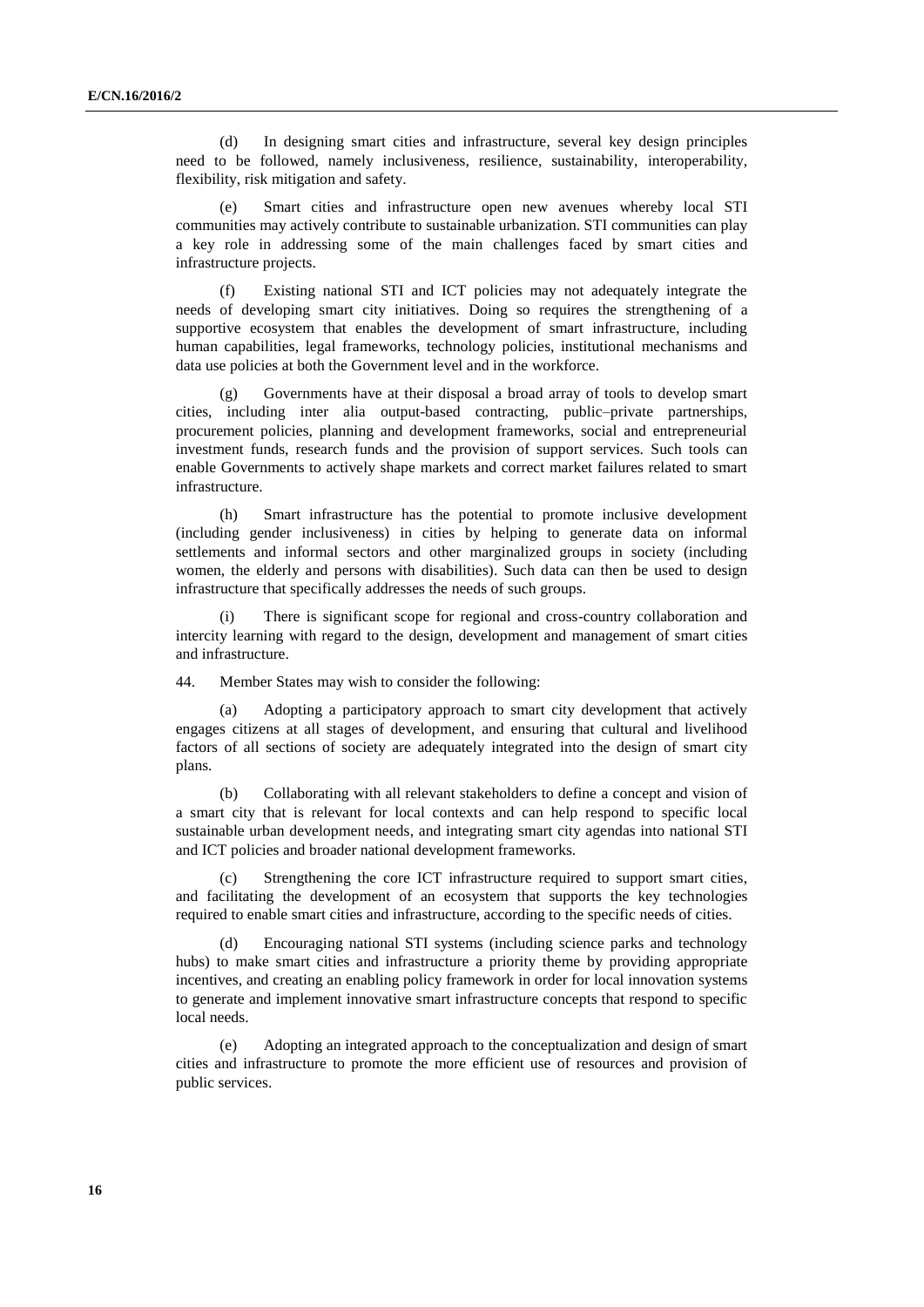(f) Creating awareness among Governments of the various policy tools available, such as output-based contracting, public–private partnerships, procurement policies, long-term contracting and targeted research funds, in order to promote smart infrastructure implementation, and encouraging the use of such tools to shape markets for smart infrastructure and correct market failures.

Ensuring the inclusiveness of smart city projects by adequately addressing the special needs of marginalized sections of society including inter alia the elderly, persons with disabilities and inhabitants of informal settlements and informal sectors.

(h) Ensuring gender considerations in the design of smart cities and infrastructure, through inter alia the use of data generated by smart systems to make cities safer and more responsive to the needs of women.

Conducting skills gap analyses in workforces, including in public sector entities, with regard to the skills required for the design, development and management of smart cities and infrastructure, and promoting multidisciplinary learning and suitable curriculum reforms at the primary and secondary school levels and in universities and technical and vocational education and training, in order to meet skills requirements.

Promoting open data and open science models to trigger local innovation, and drafting appropriate data management policies and regulations to respond to privacy concerns.

(k) Ensuring that the design and development of smart cities and infrastructure integrates principles such as resilience, sustainability, interoperability, flexibility, risk mitigation and safety.

(l) Incorporating insights obtained from data generated from smart cities and infrastructure into governance processes by making data available in a timely fashion and effectively using it in policy formulation and decision-making.

45. The international community may wish to consider the following:

(a) Collaborating with international standardization bodies, and promoting the development of interoperability standards and other standardization measures required to enable technologies related to smart cities.

(b) Promoting regional collaborations in conducting pilot projects and benchmarking projects related to smart cities and infrastructure that respond to the collective needs of regions.

46. CSTD may wish to consider the following:

Advising the international community, including Habitat III and other relevant United Nations processes, of the critical role of STI communities in facilitating smart cities and infrastructure projects with the aim of achieving sustainable urban development.

(b) Providing a platform to exchange lessons learned, best practices and experiences in policy approaches in harnessing STI, towards promoting smart cities and infrastructure.

(c) Sharing and analysing evidence of successful examples of the localization of smart cities and infrastructure concepts, especially in the least developed countries, that respond to pressing urban challenges.

Providing a forum to share evidence of successful business models that may incentivize local innovation systems to scale up smart cities and infrastructure projects.